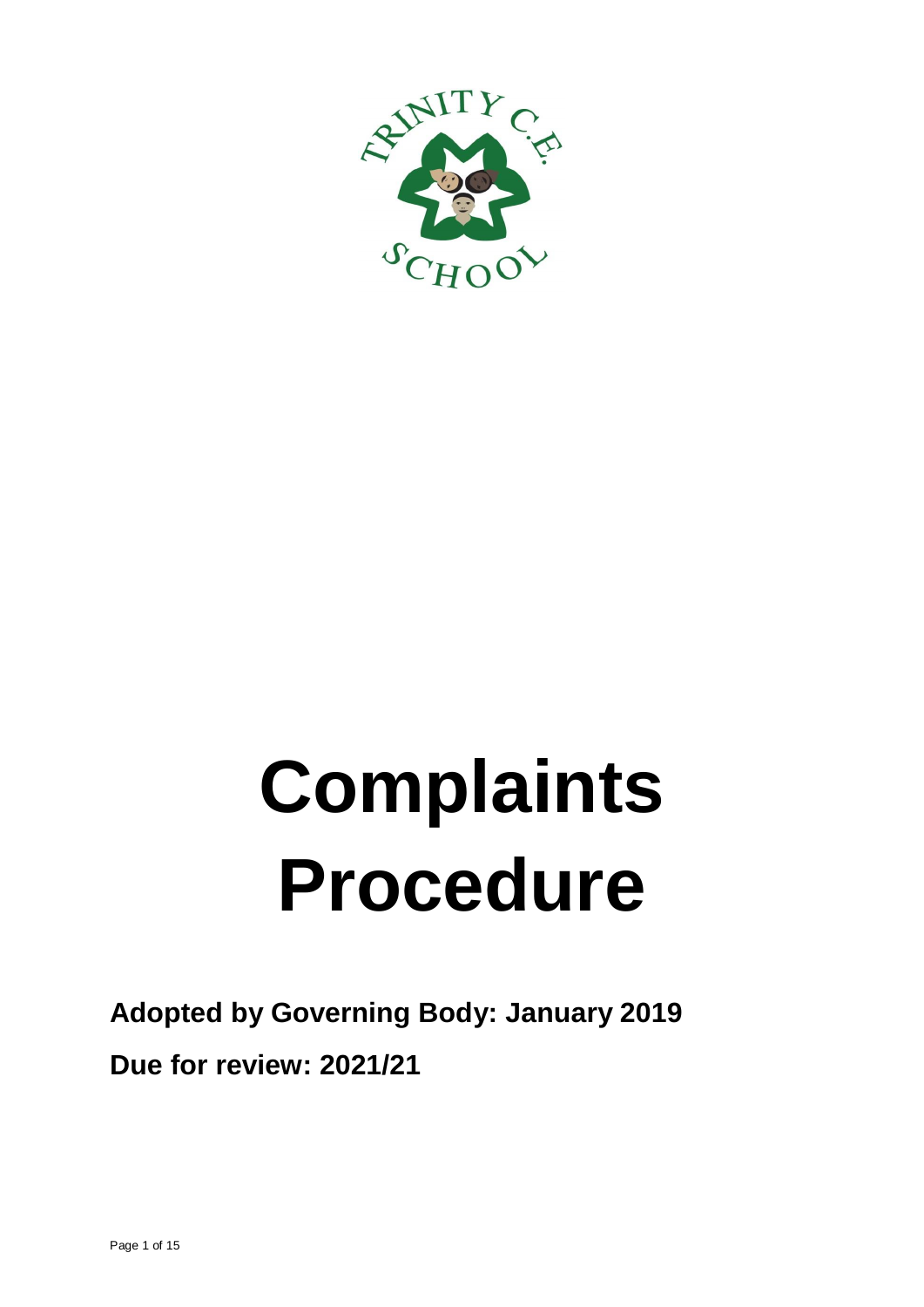#### *Trinity CE Primary School*

#### **Complaints Policy and Procedure**

#### *Who can make a complaint?*

This complaints procedure is not limited to parents or carers of children that are registered at the school. Any person, including members of the public, may make a complaint to Trinity CE Primary School about any provision of facilities or services that we provide. Unless complaints are dealt with under separate statutory procedures (such as appeals relating to exclusions or admissions), we will use this complaints procedure.

#### *The difference between a concern and a complaint*

A concern may be defined as '*an expression of worry or doubt over an issue considered to be important for which reassurances are sought'*. A complaint may be defined as '*an expression of dissatisfaction however made, about actions taken or a lack of action*'.

It is in everyone's interest that concerns and complaints are resolved at the earliest possible stage. Many issues can be resolved informally, without the need to use the formal stages of the complaints procedure. Trinity CE Primary takes concerns seriously and will make every effort to resolve the matter as quickly as possible. If you have difficulty discussing a concern with a particular member of staff, we will respect your views. In these cases, the headteacher will refer you to another staff member. Similarly, if the member of staff directly involved feels unable to deal with a concern, the deputy headteacher will refer you to another staff member. The ability to consider the concern objectively and impartially is more important.

We understand however, that there are occasions when people would like to raise their concerns formally. In this case, Trinity CE Primary will attempt to resolve the issue internally, through the stages outlined within this complaints procedure.

#### *How to raise a concern or make a complaint*

A concern or complaint can be made in person, in writing or by telephone. They may also be made by a third party acting on behalf on a complainant, as long as they have appropriate consent to do so.

Concerns should be raised with either the class teacher or headteacher. If the issue remains unresolved, the next step is to make a formal complaint.

Complainants should not approach individual governors to raise concerns or complaints. They have no power to act on an individual basis and it may also prevent them from considering complaints at Stage 2 of the procedure.

Complaints against school staff (except the headteacher) should be made in the first instance, to the headteacher via the school office*.* Please mark them as Private and Confidential.

Complaints that involve or are about the headteacher should be addressed to Roger Evans, (the Chair of Governors), via the school office. Please mark them as Private and Confidential.

Complaints about the Chair of Governors, any individual governor or the whole governing body should be addressed to the Clerk to the Governing Body via the school office. Please mark them as Private and Confidential.

For ease of use, a template complaint form is included at the end of this procedure. If you require help in completing the form, please contact the school office. You can also ask third party organisations like the Citizens Advice to help you.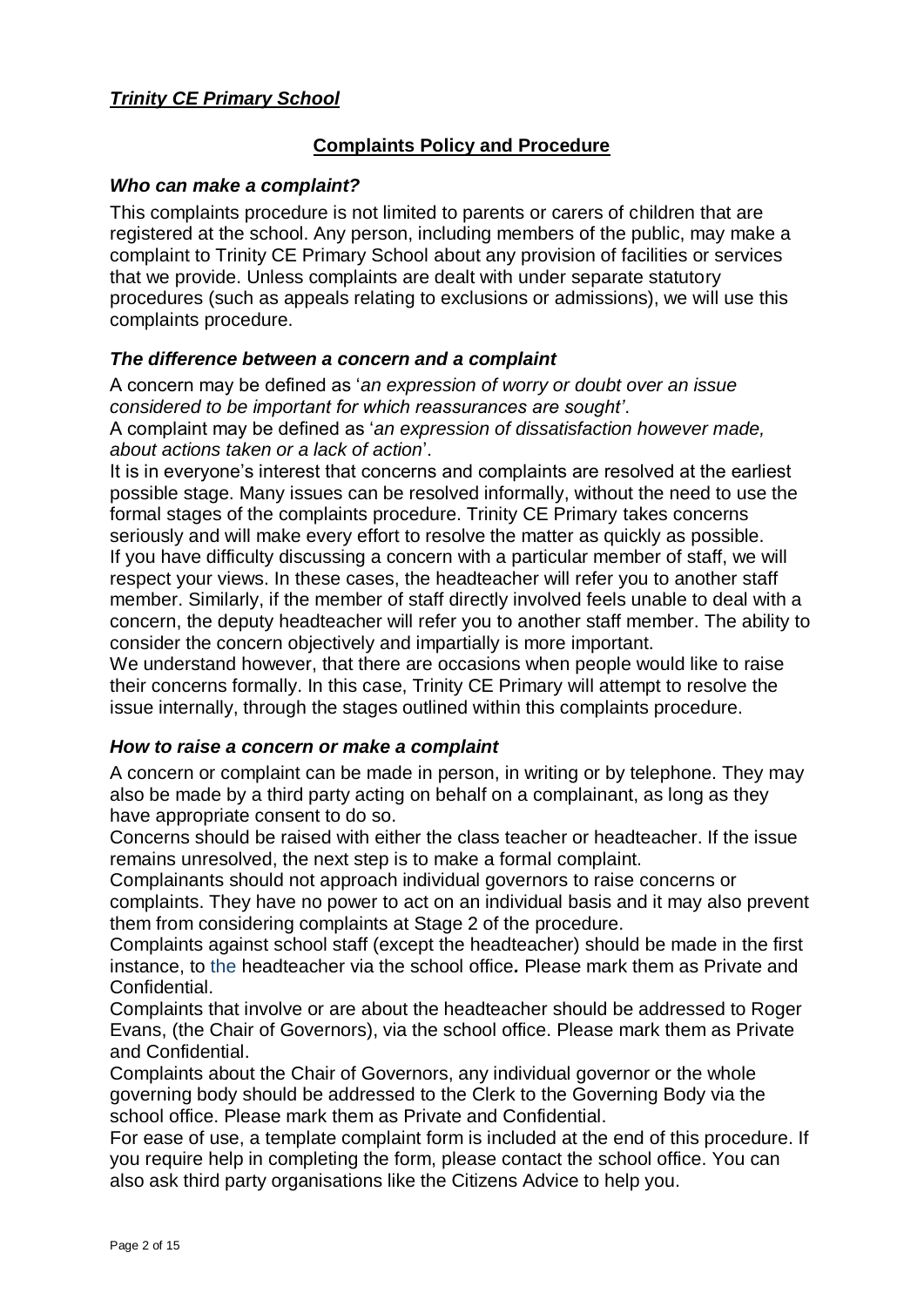In accordance with equality law, we will consider making reasonable adjustments if required, to enable complainants to access and complete this complaints procedure. For instance, providing information in alternative formats, assisting complainants in raising a formal complaint or holding meetings in accessible locations.

#### *Anonymous complaints*

We will not normally investigate anonymous complaints. However, the headteacher or Chair of Governors, if appropriate, will determine whether the complaint warrants an investigation.

#### *Time scales*

You must raise the complaint within three months of the incident or, where a series of associated incidents have occurred, within three months of the last of these incidents. We will consider complaints made outside of this time frame if exceptional circumstances apply.

#### *Complaints received outside of term time*

We will consider complaints made outside of term time to have been received on the first school day after the holiday period.

#### *Scope of this Complaints Procedure*

This procedure covers all complaints about any provision of community facilities or services by Trinity CE Primary, other than complaints that are dealt with under other statutory procedures, including those listed below.

| <b>Exceptions</b>                                                                                                            | Who to contact                                                                                                                                                                                                         |
|------------------------------------------------------------------------------------------------------------------------------|------------------------------------------------------------------------------------------------------------------------------------------------------------------------------------------------------------------------|
| Admissions to schools<br>Statutory assessments of<br><b>Special Educational Needs</b><br>School re-organisation<br>proposals | Concerns about admissions, statutory assessments<br>of Special Educational Needs, or school re-<br>organisation proposals should be raised with<br><b>Shropshire Council</b>                                           |
| Matters likely to require a<br><b>Child Protection</b><br>Investigation                                                      | Complaints about child protection matters are<br>handled under our child protection and safeguarding<br>policy and in accordance with relevant statutory<br>guidance.<br>If you have serious concerns, you may wish to |
|                                                                                                                              | contact the local authority designated officer (LADO)<br>who has local responsibility for safeguarding or the<br>Multi-Agency Safeguarding Hub (MASH).<br>Telephone 0845 678 9021                                      |
| Exclusion of children from<br>school*                                                                                        | Further information about raising concerns about<br>exclusion can be found at: www.gov.uk/school-<br>discipline-exclusions/exclusions.                                                                                 |
|                                                                                                                              | *complaints about the application of the behaviour<br>policy can be made through the school's complaints<br>procedure.                                                                                                 |
| Whistleblowing                                                                                                               | We have an internal whistleblowing procedure for all<br>our employees, including temporary staff and<br>contractors.                                                                                                   |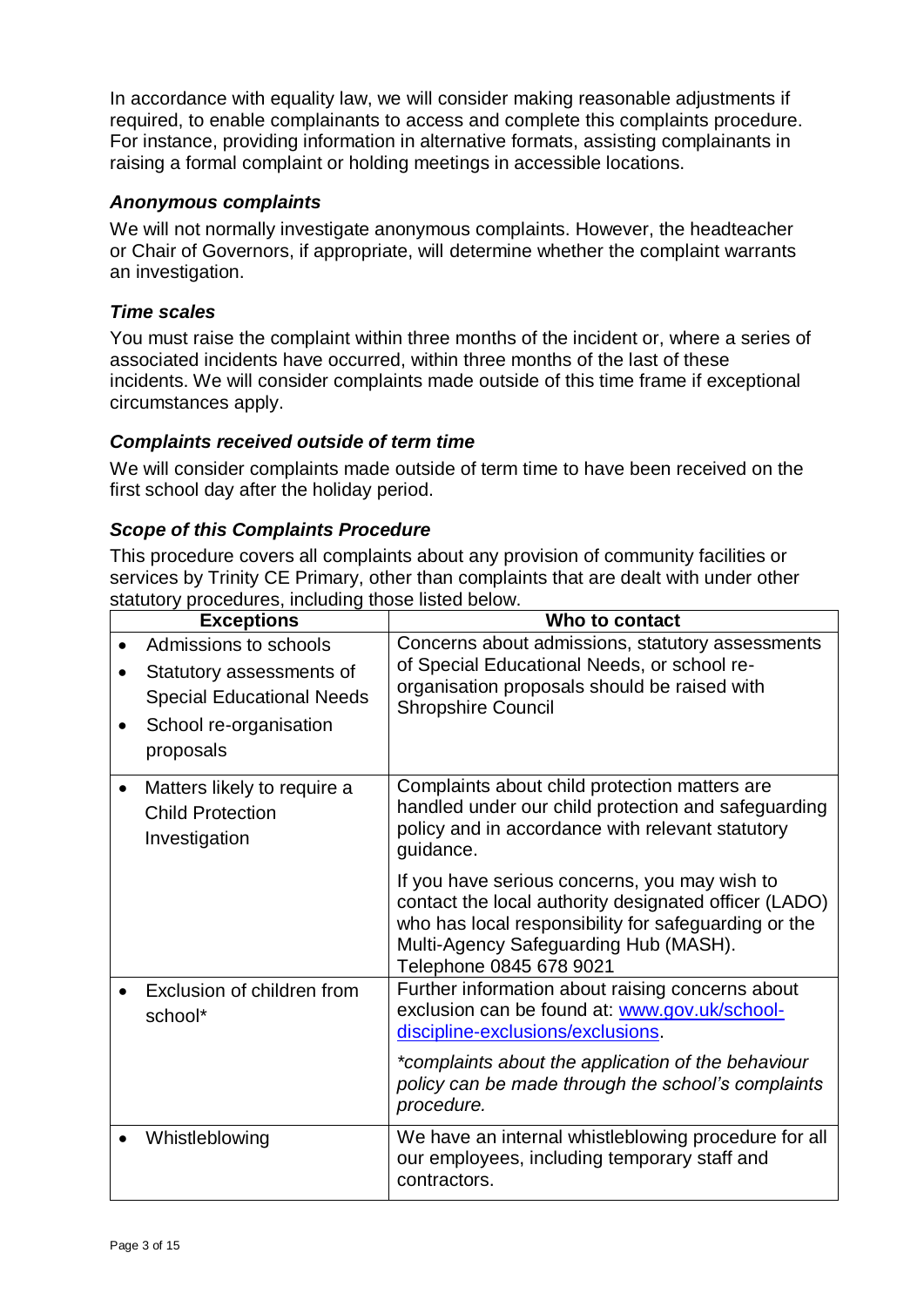|                                                                                                          | The Secretary of State for Education is the<br>prescribed person for matters relating to education<br>for whistleblowers in education who do not want to<br>raise matters direct with their employer. Referrals<br>can be made at: www.education.gov.uk/contactus.             |
|----------------------------------------------------------------------------------------------------------|--------------------------------------------------------------------------------------------------------------------------------------------------------------------------------------------------------------------------------------------------------------------------------|
|                                                                                                          | Volunteer staff who have concerns about our school<br>should complain through the school's complaints<br>procedure. You may also be able to complain direct<br>to the LA or the Department for Education (see link<br>above), depending on the substance of your<br>complaint. |
| Staff grievances                                                                                         | Complaints from staff will be dealt with under the<br>school's internal grievance procedures.                                                                                                                                                                                  |
| Staff conduct                                                                                            | Complaints about staff will be dealt with under the<br>school's internal disciplinary procedures, if<br>appropriate.                                                                                                                                                           |
|                                                                                                          | Complainants will not be informed of any<br>disciplinary action taken against a staff member as<br>a result of a complaint. However, the complainant<br>will be notified that the matter is being addressed.                                                                   |
| Complaints about services<br>provided by other providers<br>who may use school<br>premises or facilities | Providers should have their own complaints<br>procedure to deal with complaints about service.<br>Please contact them direct.                                                                                                                                                  |
| <b>National Curriculum -</b><br>content                                                                  | Please contact the Department for Education at:<br>www.education.gov.uk/contactus                                                                                                                                                                                              |

If other bodies are investigating aspects of the complaint, for example the police, local authority (LA) safeguarding teams or Tribunals, this may impact on our ability to adhere to the timescales within this procedure or result in the procedure being suspended until those public bodies have completed their investigations.

If a complainant commences legal action against Trinity CE Primary in relation to their complaint, we will consider whether to suspend the complaints procedure in relation to their complaint until those legal proceedings have concluded.

#### *Resolving complaints*

At each stage in the procedure, the school wants to resolve the complaint. If appropriate, we will acknowledge that the complaint is upheld in whole or in part. In addition, we may offer one or more of the following:

- an explanation
- an admission that the situation could have been handled differently or better
- an assurance that we will try to ensure the event complained of will not recur
- an explanation of the steps that have been or will be taken to help ensure that it will not happen again and an indication of the timescales within which any changes will be made
- an undertaking to review school policies in light of the complaint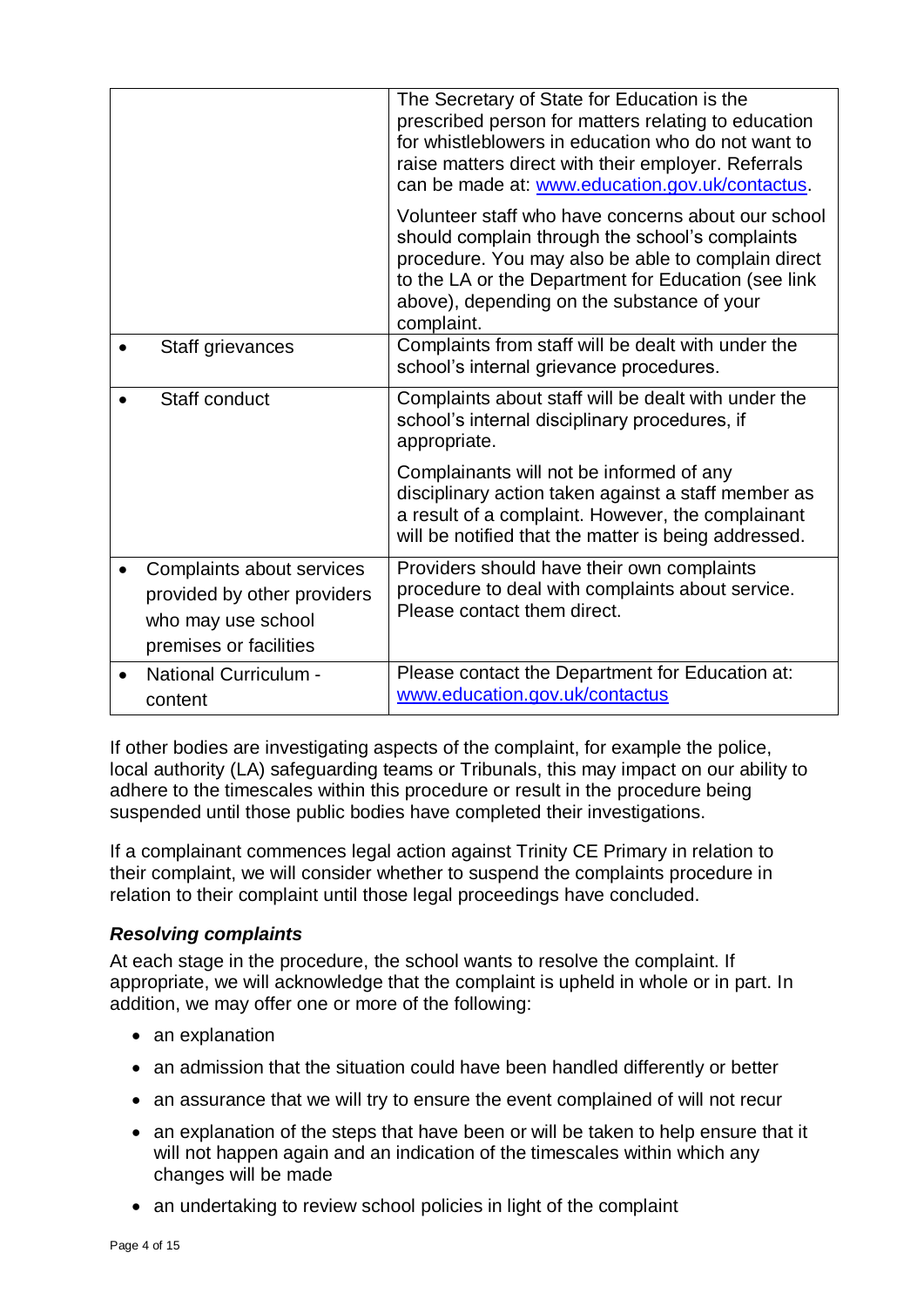• an apology.

#### *Managing serial and unreasonable complaints*

Trinity CE Primary is committed to dealing with all complaints fairly and impartially, and to providing a high quality service to those who complain. We will not normally limit the contact complainants have with our school. However, we do not expect our staff to tolerate unacceptable behaviour and will take action to protect staff from that behaviour, including that which is abusive, offensive or threatening.

Trinity CE Primary defines unreasonable behaviour as that which hinders our consideration of complaints because of the frequency or nature of the complainant's contact with the school, such as, if the complainant:

- refuses to articulate their complaint or specify the grounds of a complaint or the outcomes sought by raising the complaint, despite offers of assistance
- refuses to co-operate with the complaints investigation process
- refuses to accept that certain issues are not within the scope of the complaints procedure
- insists on the complaint being dealt with in ways which are incompatible with the complaints procedure or with good practice
- introduces trivial or irrelevant information which they expect to be taken into account and commented on
- raises large numbers of detailed but unimportant questions, and insists they are fully answered, often immediately and to their own timescales
- makes unjustified complaints about staff who are trying to deal with the issues, and seeks to have them replaced
- changes the basis of the complaint as the investigation proceeds
- repeatedly makes the same complaint (despite previous investigations or responses concluding that the complaint is groundless or has been addressed)
- refuses to accept the findings of the investigation into that complaint where the school's complaint procedure has been fully and properly implemented and completed including referral to the Department for Education
- seeks an unrealistic outcome
- makes excessive demands on school time by frequent, lengthy and complicated contact with staff regarding the complaint in person, in writing, by email and by telephone while the complaint is being dealt with
- uses threats to intimidate
- uses abusive, offensive or discriminatory language or violence
- knowingly provides falsified information
- publishes unacceptable information on social media or other public forums.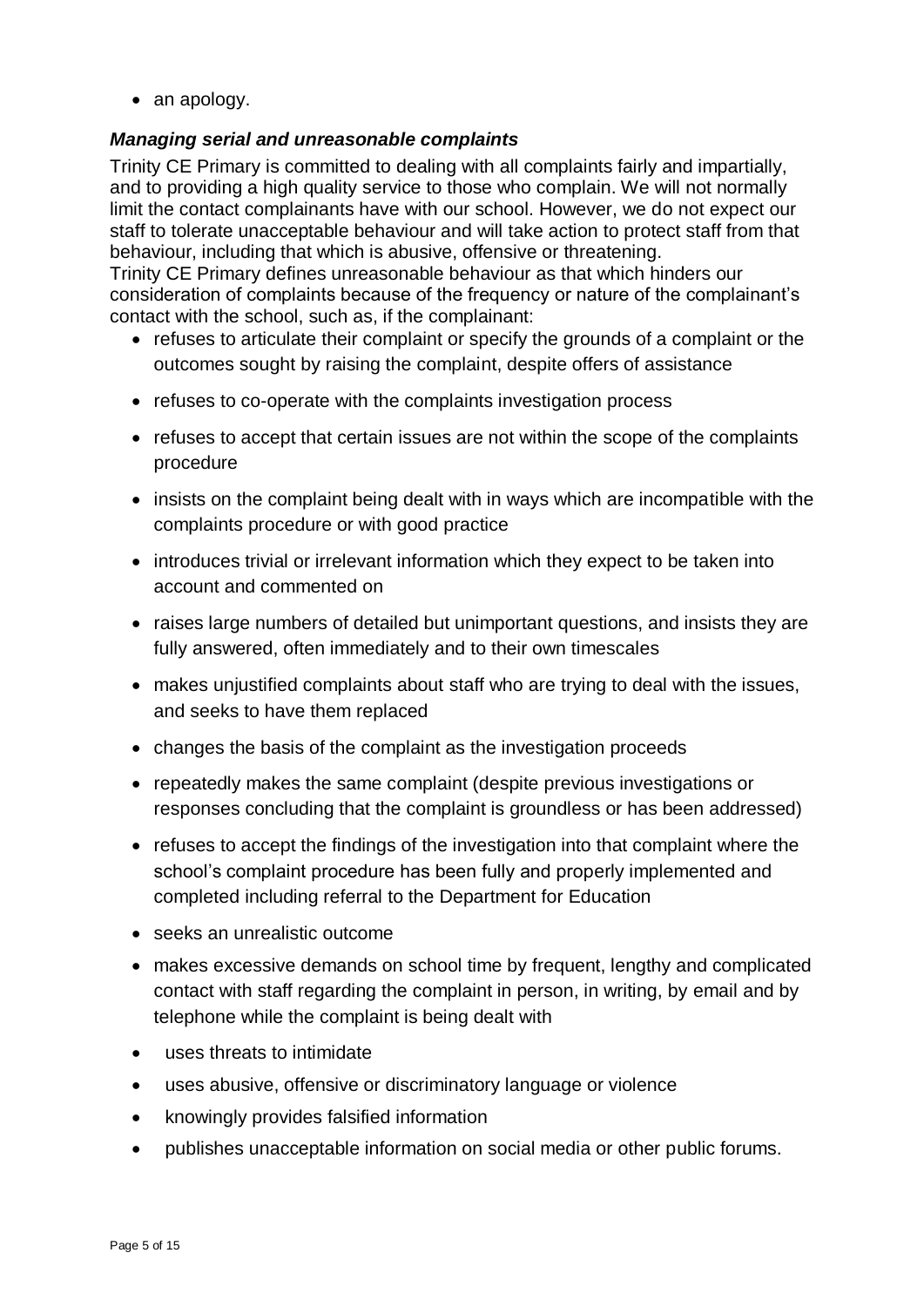Complainants should try to limit their communication with the school that relates to their complaint, while the complaint is being progressed. It is not helpful if repeated correspondence is sent (either by letter, phone, email or text), as it could delay the outcome being reached.

Whenever possible, the headteacher or Chair of Governors will discuss any concerns with the complainant informally before applying an 'unreasonable' marking.

If the behaviour continues, the headteacher will write to the complainant explaining that their behaviour is unreasonable and ask them to change it. For complainants who excessively contact Trinity CE Primary causing a significant level of disruption, we may specify methods of communication and limit the number of contacts in a communication plan. This will be reviewed after six months.

In response to any serious incident of aggression or violence, we will immediately inform the police and communicate our actions in writing. This may include barring an individual from Trinity CE Primary School.

#### *Withdrawal of a Complaint*

If a complainant wants to withdraw their complaint, we will ask them to confirm this in writing.

#### *Stage 1*

Formal complaints must be made to the headteacher (unless they are about the headteacher), via the school office. This may be done in person, in writing (preferably on the Complaint Form), or by telephone.

The headteacher will record the date the complaint is received and will acknowledge receipt of the complaint in writing (either by letter or email) within 10 school days. Within this response, the headteacher will seek to clarify the nature of the complaint, ask what remains unresolved and what outcome the complainant would like to see. The headteacher can consider whether a face to face meeting is the most appropriate way of doing this.

*Note: The headteacher may delegate the investigation to another member of the school's senior leadership team but not the decision to be taken.*

During the investigation, the headteacher (or investigator) will:

- if necessary, interview those involved in the matter and/or those complained of, allowing them to be accompanied if they wish
- keep a written record of any meetings/interviews in relation to their investigation.

At the conclusion of their investigation, the headteacher will provide a formal written response within 10 school days of the date of receipt of the complaint. If the headteacher is unable to meet this deadline, they will provide the complainant with an update and revised response date.

The response will detail any actions taken to investigate the complaint and provide a full explanation of the decision made and the reason(s) for it. Where appropriate, it will include details of actions Trinity CE Primary will take to resolve the complaint. The headteacher will advise the complainant of how to escalate their complaint should they remain dissatisfied with the outcome of Stage 1.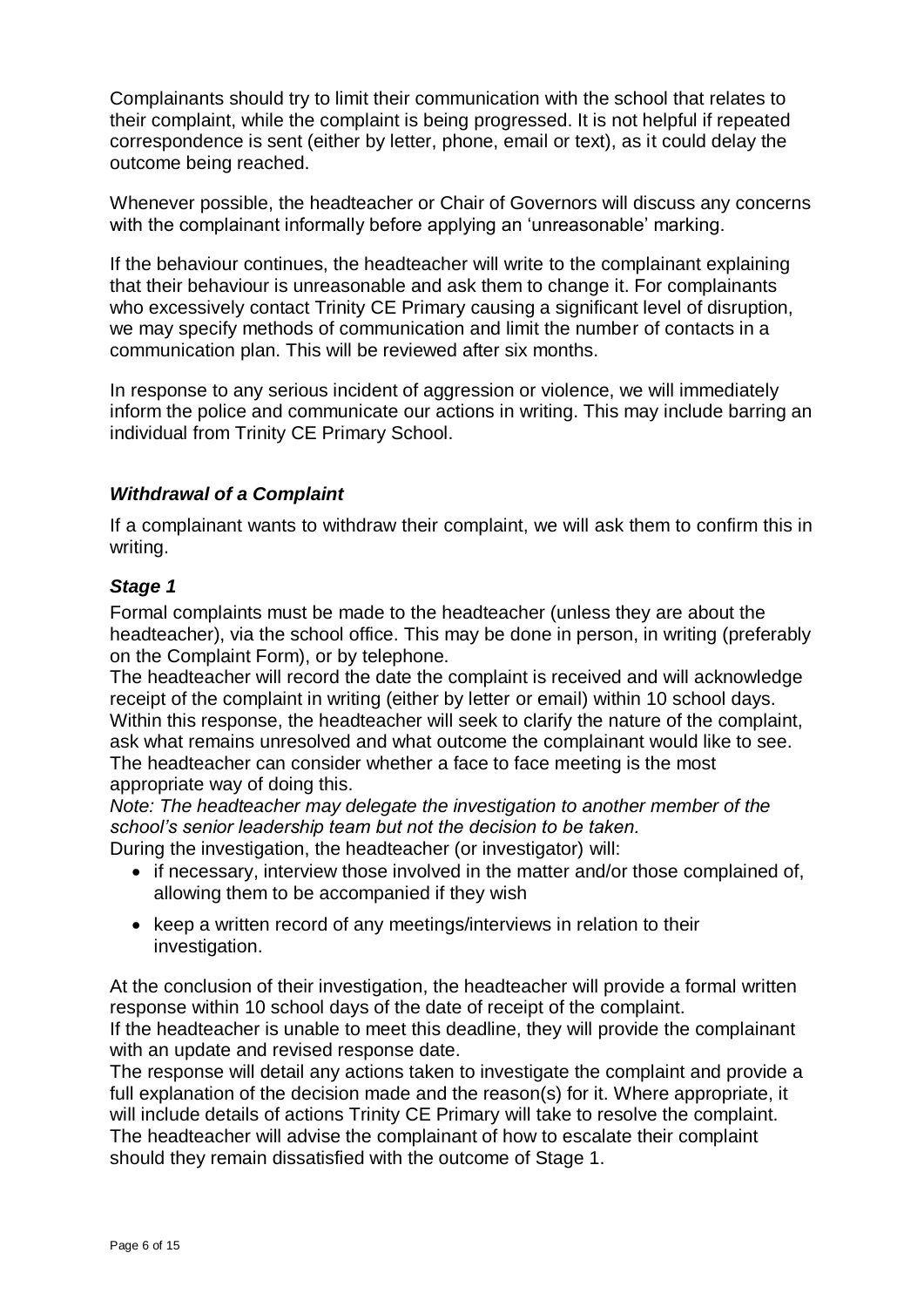If the complaint is about the headteacher, or a member of the governing body (including the Chair or Vice-Chair), a suitably skilled governor will be appointed to complete all the actions at Stage 1.

Complaints about the headteacher or member of the governing body must be made to the Clerk, via the school office.

If the complaint is:

- jointly about the Chair and Vice Chair or
- the entire governing body or
- the majority of the governing body

Stage 1 will be considered by an independent investigator appointed by the governing body or Local Authority. At the conclusion of their investigation, the independent investigator will provide a formal written response.

#### *Stage 2*

If the complainant is dissatisfied with the outcome at Stage 1 and wishes to take the matter further, they can escalate the complaint to Stage  $2 - a$  meeting with members of the governing body's complaints committee, which will be formed of the first three, impartial, governors available. This is the final stage of the complaints procedure. A request to escalate to Stage 2 must be made to the Clerk, via the school office, within 10 days of receipt of the Stage 1 response.

The Clerk will record the date the complaint is received and acknowledge receipt of the complaint in writing (either by letter or email) within 10 school days.

Requests received outside of this time frame will only be considered if exceptional circumstances apply.

The Clerk will write to the complainant to inform them of the date of the meeting. They will aim to convene a meeting within 10 school days of receipt of the Stage 2 request. If this is not possible, the Clerk will provide an anticipated date and keep the complainant informed.

If the complainant rejects the offer of three proposed dates, without good reason, the Clerk will decide when to hold the meeting. It will then proceed in the complainant's absence on the basis of written submissions from both parties.

The complaints committee will consist of at least three governors with no prior involvement or knowledge of the complaint. Prior to the meeting, they will decide amongst themselves who will act as the Chair of the Complaints Committee. If there are fewer than three governors from Trinity CE Primary available, the Clerk will source any additional, independent governors through another local school or through their LA's Governor Services team, in order to make up the committee. Alternatively, an entirely independent committee may be convened to hear the complaint at Stage 2.

The committee will decide whether to deal with the complaint by inviting parties to a meeting or through written representations, but in making their decision they will be sensitive to the complainant's needs.

If the complainant is invited to attend the meeting, they may bring someone along to provide support. This can be a relative or friend. Generally, we do not encourage either party to bring legal representatives to the committee meeting. However, there may be occasions when legal representation is appropriate.

For instance, if a school employee is called as a witness in a complaint meeting, they may wish to be supported by union and/or legal representation.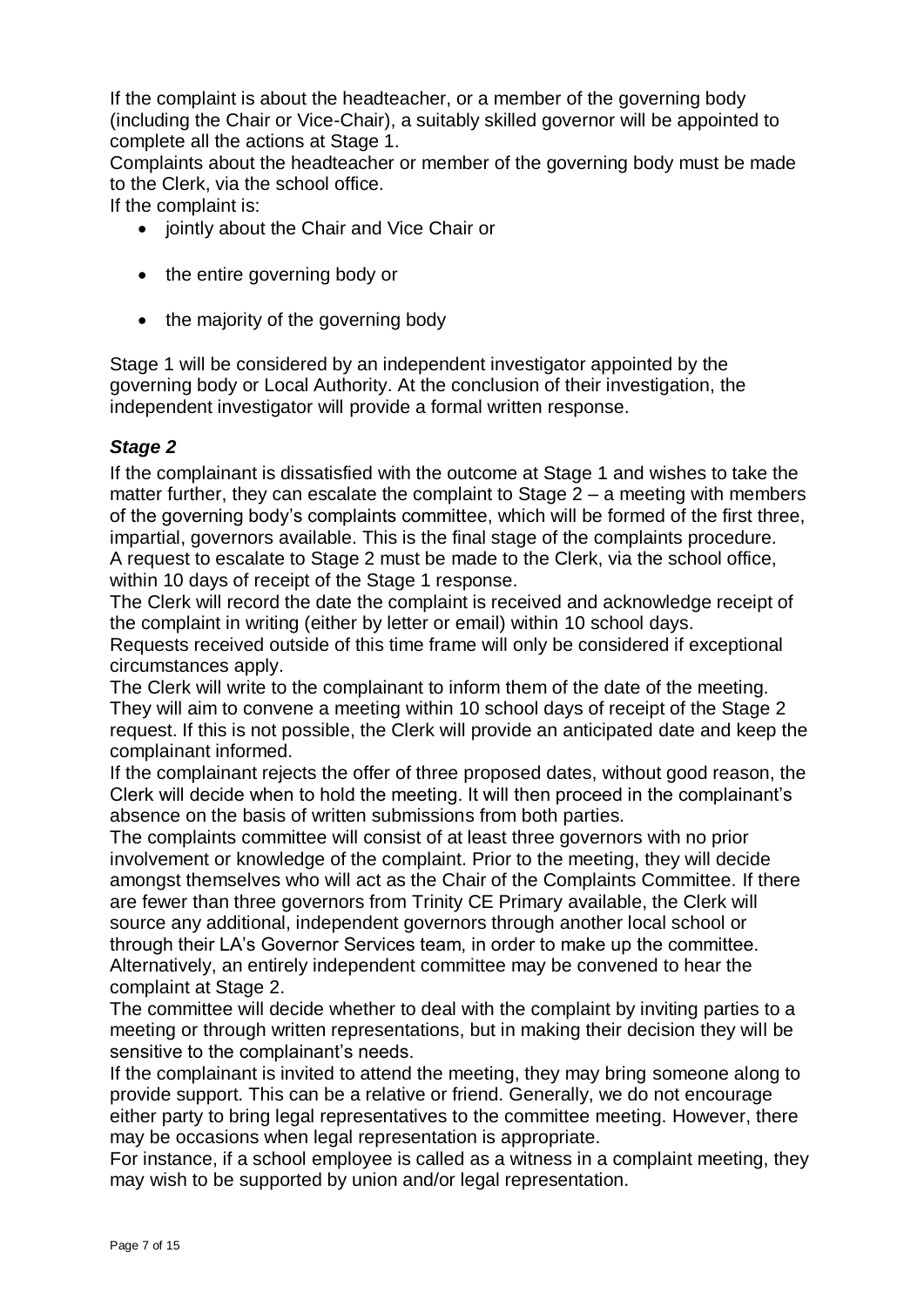*Note: Complaints about staff conduct will not generally be handled under this complaints procedure. Complainants will be advised that any staff conduct complaints will be considered under staff disciplinary procedures, if appropriate, but outcomes will not be shared with them.* 

Representatives from the media are not permitted to attend.

At least 10 school days before the meeting, the Clerk will:

- confirm and notify the complainant of the date, time and venue of the meeting, ensuring that, if the complainant is invited, the dates are convenient to all parties and that the venue and proceedings are accessible
- request copies of any further written material to be submitted to the committee at least 10 school days before the meeting.

Any written material will be circulated to all parties at least 10 school days before the date of the meeting. The committee will not normally accept, as evidence, recordings of conversations that were obtained covertly and without the informed consent of all parties being recorded.

The committee will also not review any new complaints at this stage or consider evidence unrelated to the initial complaint to be included. New complaints must be dealt with from Stage 1 of the procedure.

The meeting will be held in private. Electronic recordings of meetings or conversations are not normally permitted unless a complainant's own disability or special needs require it. Prior knowledge and consent of all parties attending must be sought before meetings or conversations take place. Consent will be recorded in any minutes taken.

The committee will consider the complaint and all the evidence presented. The committee can:

- uphold the complaint in whole or in part
- dismiss the complaint in whole or in part.

If the complaint is upheld in whole or in part, the committee will:

- decide on the appropriate action to be taken to resolve the complaint
- where appropriate, recommend changes to the school's systems or procedures to prevent similar issues in the future.

The Chair of the Committee will provide the complainant and Trinity CE Primary with a full explanation of their decision and the reason(s) for it, in writing, within 10 school days.

The letter to the complainant will include details of how to contact the Department for Education if they are dissatisfied with the way their complaint has been handled by Trinity CE Primary

If the complaint is:

- jointly about the Chair and Vice Chair or
- the entire governing body or
- the majority of the governing body

Stage 2 will be heard by a committee of independent, co-opted governors.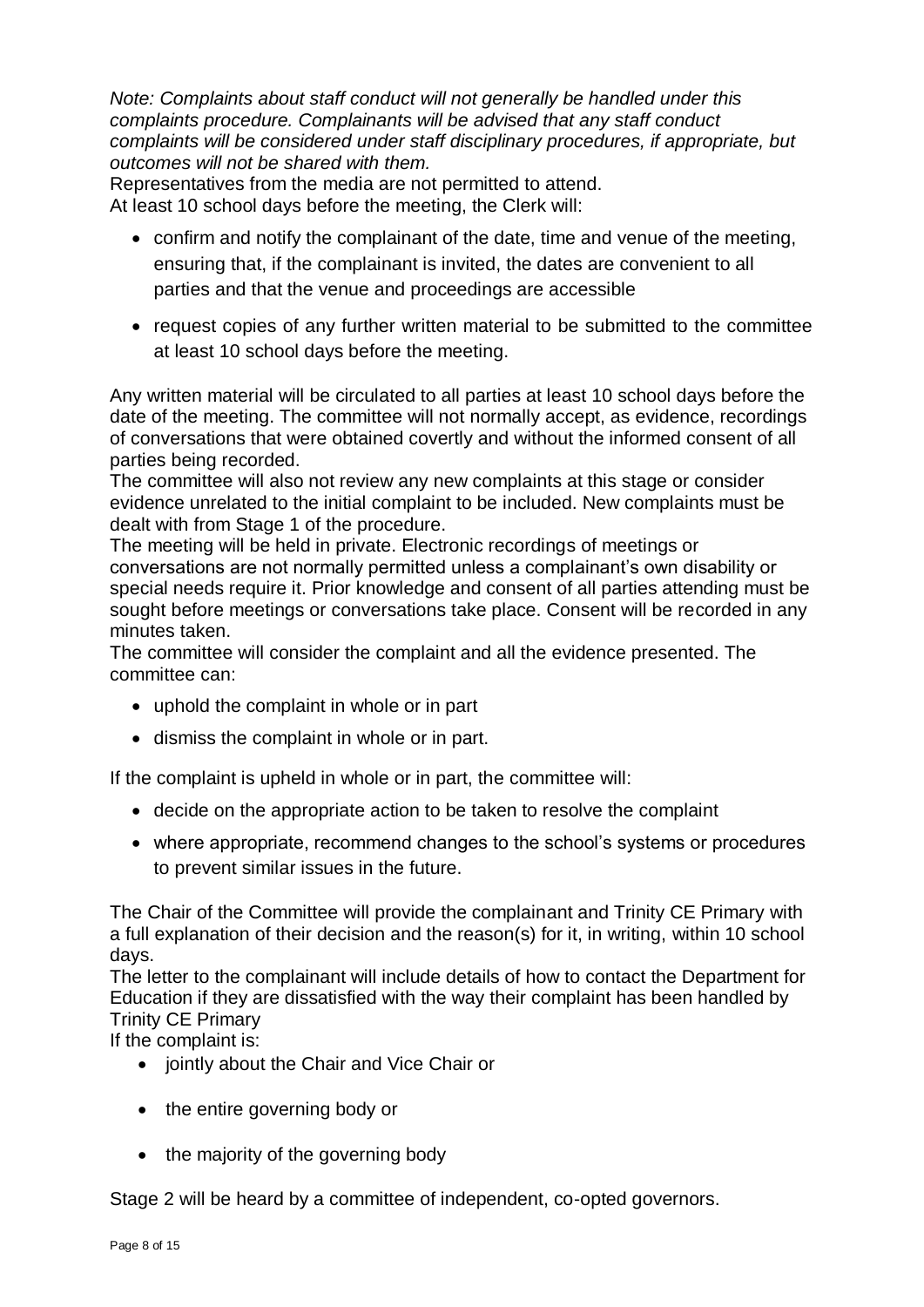The response will detail any actions taken to investigate the complaint and provide a full explanation of the decision made and the reason(s) for it. Where appropriate, it will include details of actions Trinity CE Primary will take to resolve the complaint. The response will also advise the complainant of how to escalate their complaint should they remain dissatisfied.

#### *Next Steps*

If the complainant believes the school did not handle their complaint in accordance with the published complaints procedure or they acted unlawfully or unreasonably in the exercise of their duties under education law, they can contact the Department for Education after they have completed Stage 2.

The Department for Education will not normally reinvestigate the substance of complaints or overturn any decisions made by Trinity CE Primary They will consider whether Trinity CE Primary has adhered to education legislation and any statutory policies connected with the complaint.

The complainant can refer their complaint to the Department for Education online at: [www.education.gov.uk/contactus,](http://www.education.gov.uk/contactus) by telephone on: 0370 000 2288 or by writing to:

Department for Education Piccadilly Gate Store Street **Manchester** M1 2WD.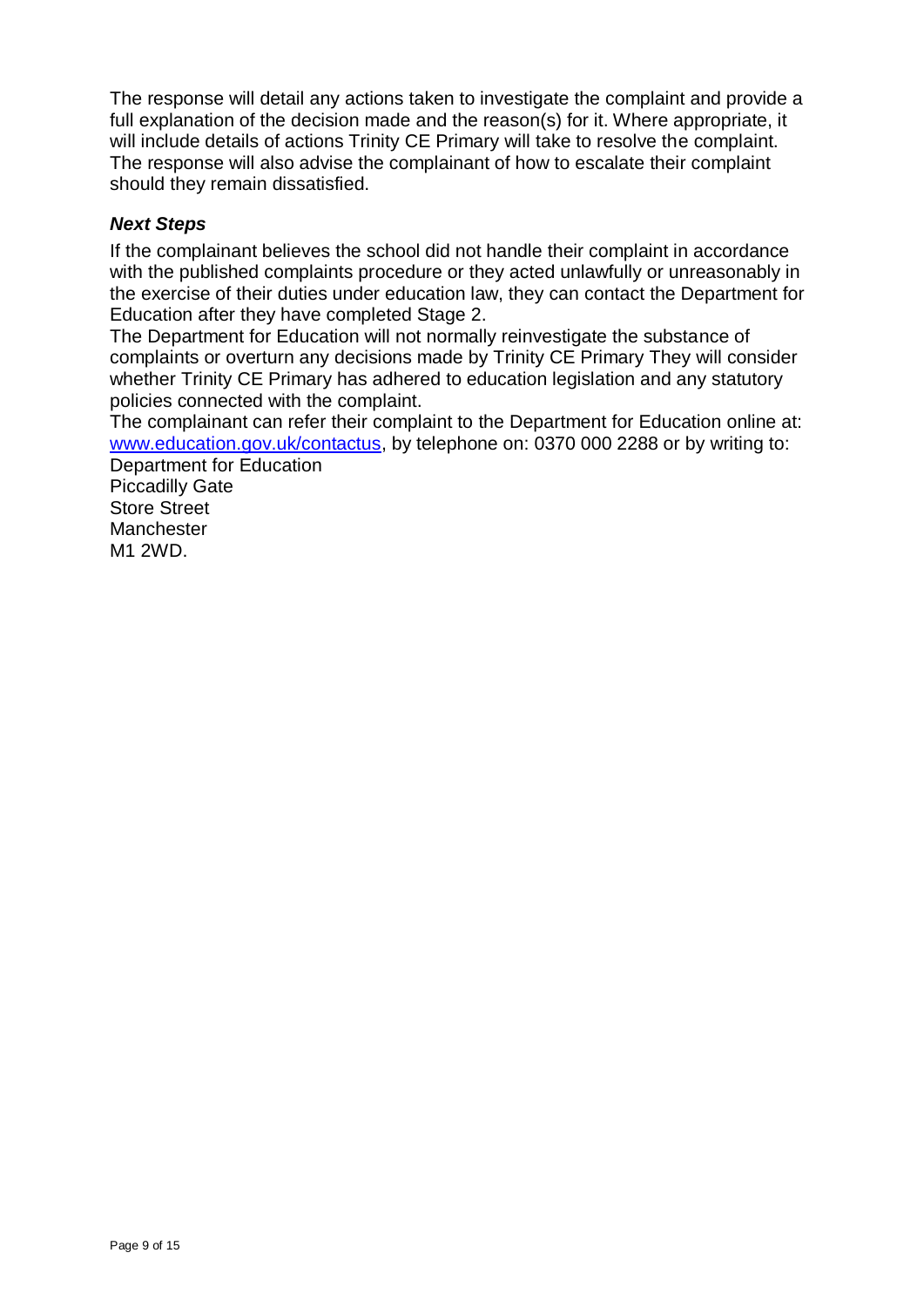#### *Trinity CE Primary School Complaint Form*

Please complete and return to the school office who will acknowledge receipt and explain what action will be taken.

**Your name:**

#### **Pupil's name (if relevant):**

#### **Your relationship to the pupil (if relevant):**

**Address:** 

**Postcode:**

**Day time telephone number:**

**Evening telephone number:**

**Please give details of your complaint, including whether you have spoken to anybody at the school about it.**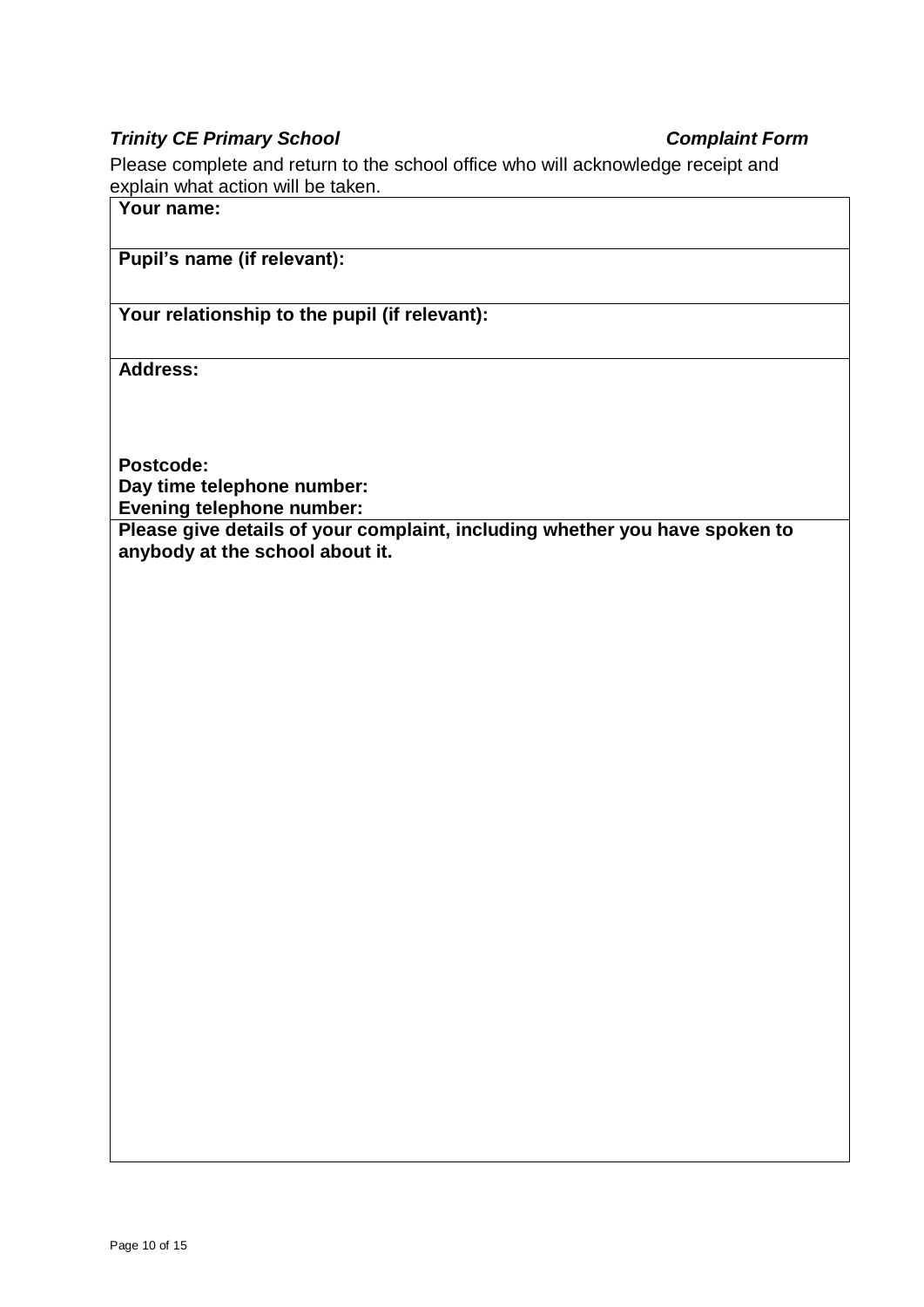| What actions do you feel might resolve the problem at this stage? |
|-------------------------------------------------------------------|
|-------------------------------------------------------------------|

**Are you attaching any paperwork? If so, please give details.**

**Signature:**

**Date:**

**Official use**

**Date acknowledgement sent:**

**By who:** 

**Complaint referred to:**

**Date:**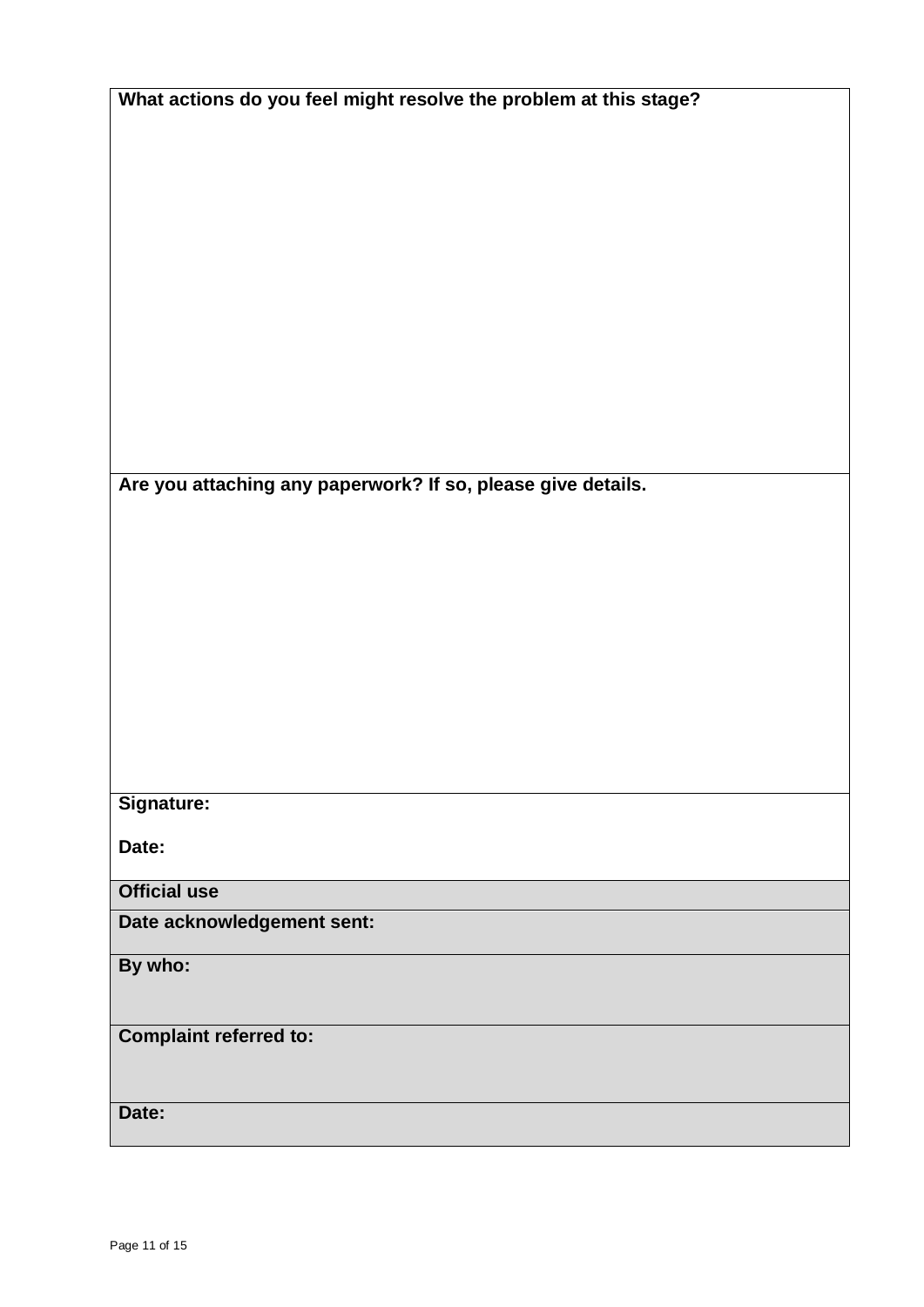#### *Roles and Responsibilities*

#### **Complainant**

The complainant will receive a more effective response to the complaint if they:

- explain the complaint in full as early as possible
- co-operate with the school in seeking a solution to the complaint
- respond promptly to requests for information or meetings or in agreeing the details of the complaint
- ask for assistance as needed
- treat all those involved in the complaint with respect
- refrain from publicising the details of their complaint on social media and respect confidentiality.

#### **Investigator**

The investigator's role is to establish the facts relevant to the complaint by:

- providing a comprehensive, open, transparent and fair consideration of the complaint through:
	- o sensitive and thorough interviewing of the complainant to establish what has happened and who has been involved
	- o interviewing staff and children/young people and other people relevant to the complaint
	- o consideration of records and other relevant information
	- o analysing information
- liaising with the complainant and the complaints co-ordinator as appropriate to clarify what the complainant feels would put things right.

The investigator should:

- conduct interviews with an open mind and be prepared to persist in the questioning
- keep notes of interviews or arrange for an independent note taker to record minutes of the meeting
- ensure that any papers produced during the investigation are kept securely pending any appeal
- be mindful of the timescales to respond
- prepare a comprehensive report for the headteacher or complaints committee that sets out the facts, identifies solutions and recommends courses of action to resolve problems.

The headteacher or complaints committee will then determine whether to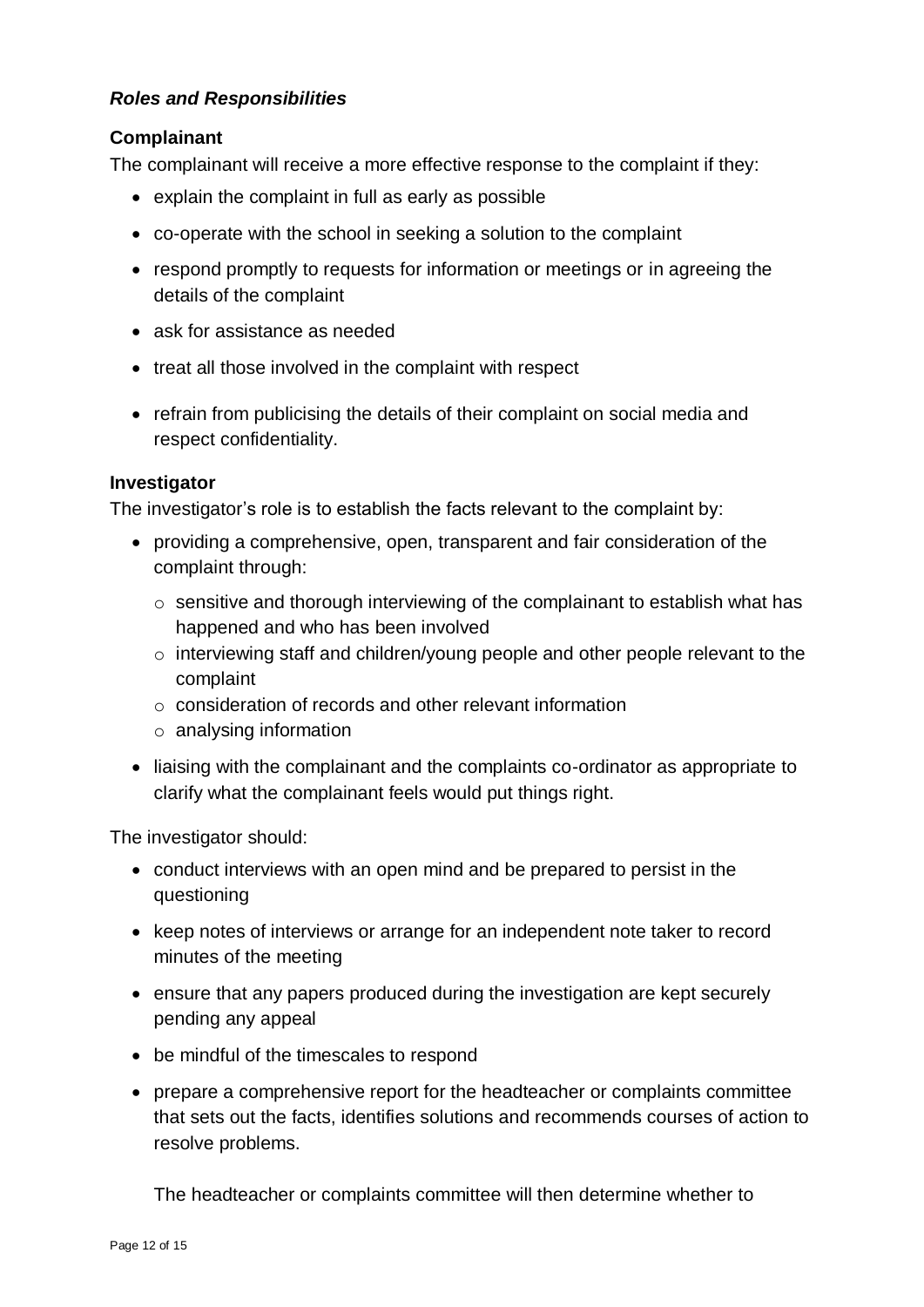uphold or dismiss the complaint and communicate that decision to the complainant, providing the appropriate escalation details.

**Complaints Co-ordinator** (this could be the headteacher / designated complaints governor or other staff member providing administrative support) The complaints co-ordinator should:

- ensure that the complainant is fully updated at each stage of the procedure
- liaise with staff members, headteacher, Chair of Governors, Clerk and LAs (if appropriate) to ensure the smooth running of the complaints procedure
- be aware of issues regarding:
	- $\circ$  sharing third party information
	- $\circ$  additional support. This may be needed by complainants when making a complaint including interpretation support or where the complainant is a child or young person
- keep records.

### **Clerk to the Governing Body**

The Clerk is the contact point for the complainant and the committee and should:

- ensure that all people involved in the complaint procedure are aware of their legal rights and duties, including any under legislation relating to school complaints, education law, the Equality Act 2010, the Freedom of Information Act 2000, the Data Protection Act (DPA) 2018 and the General Data Protection Regulations (GDPR)
- set the date, time and venue of the meeting, ensuring that the dates are convenient to all parties (if they are invited to attend) and that the venue and proceedings are accessible
- collate any written material relevant to the complaint (for example; stage 1 paperwork, school and complainant submissions) and send it to the parties in advance of the meeting within an agreed timescale
- record the proceedings
- circulate the minutes of the meeting
- notify all parties of the committee's decision.

#### **Committee Chair**

The committee's chair, who is nominated in advance of the complaint meeting, should ensure that:

- both parties are asked (via the Clerk) to provide any additional information relating to the complaint by a specified date in advance of the meeting
- the meeting is conducted in an informal manner, is not adversarial, and that, if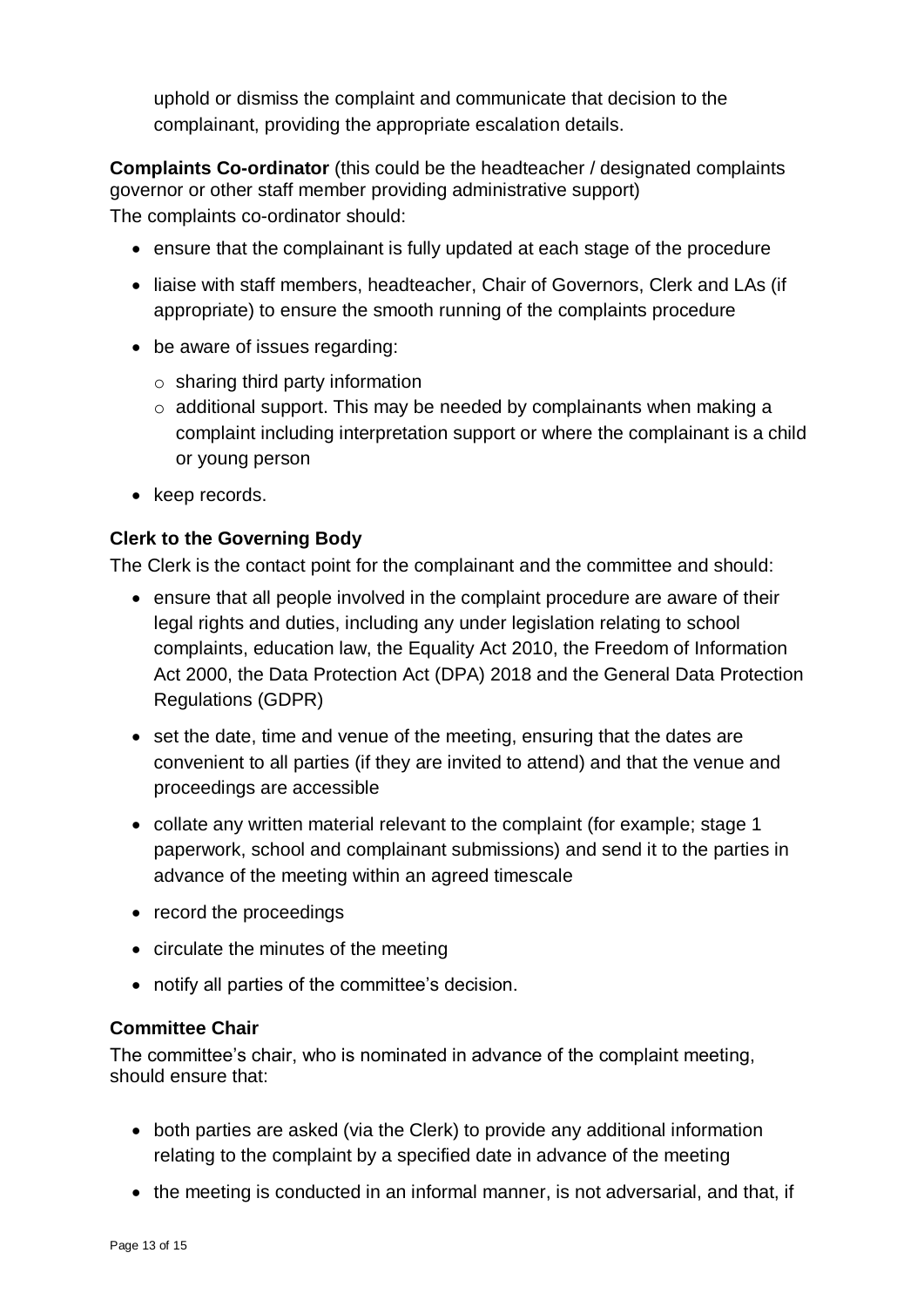all parties are invited to attend, everyone is treated with respect and courtesy

- complainants who may not be used to speaking at such a meeting are put at ease. This is particularly important if the complainant is a child/young person
- the remit of the committee is explained to the complainant
- written material is seen by everyone in attendance, provided it does not breach confidentiality or any individual's rights to privacy under the DPA 2018 or GDPR.

If a new issue arises it would be useful to give everyone the opportunity to consider and comment upon it; this may require a short adjournment of the meeting

- both the complainant and the school are given the opportunity to make their case and seek clarity, either through written submissions ahead of the meeting or verbally in the meeting itself
- the issues are addressed
- key findings of fact are made
- the committee is open-minded and acts independently
- no member of the committee has an external interest in the outcome of the proceedings or any involvement in an earlier stage of the procedure
- the meeting is minuted
- they liaise with the Clerk (and complaints co-ordinator, if the school has one).

#### **Committee Member**

Committee members should be aware that:

• the meeting must be independent and impartial, and should be seen to be so

No governor may sit on the committee if they have had a prior involvement in the complaint or in the circumstances surrounding it.

• the aim of the meeting should be to resolve the complaint and achieve reconciliation between the school and the complainant

We recognise that the complainant might not be satisfied with the outcome if the meeting does not find in their favour. It may only be possible to establish the facts and make recommendations.

many complainants will feel nervous and inhibited in a formal setting

Parents/carers often feel emotional when discussing an issue that affects their child.

 extra care needs to be taken when the complainant is a child/young person and present during all or part of the meeting

Careful consideration of the atmosphere and proceedings should ensure that the child/young person does not feel intimidated.